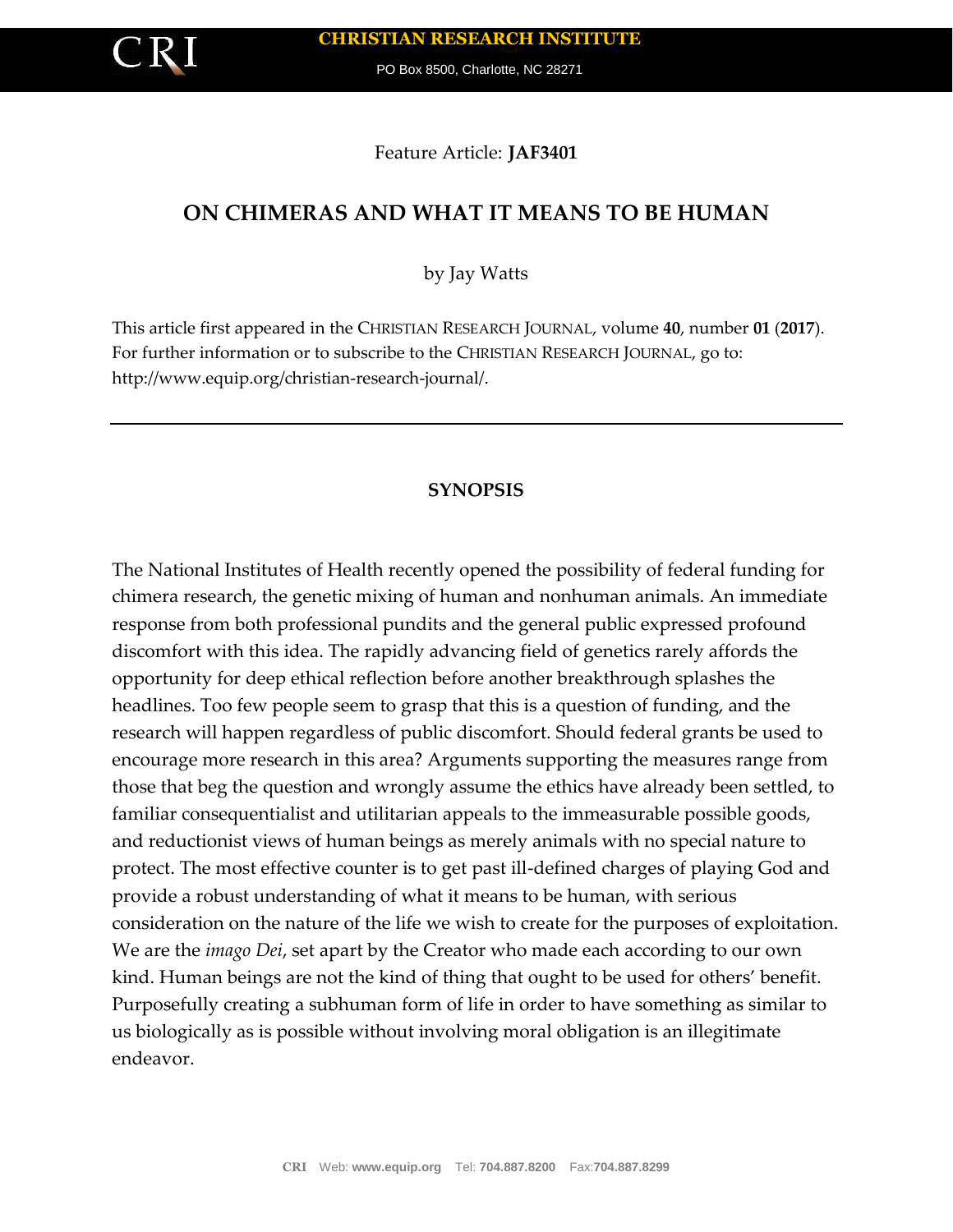On August 4, 2016, the National Institutes of Health (NIH) announced that it intended to lift a moratorium on combining human and animal genetic material. In the same announcement, NIH opened a feedback period and offered the public a chance to voice any concerns about public money being used in this manner. Some of the headlines that followed in response assured that the NIH would receive plenty of comments. Rod Dreher's piece on The American Conservative website was entitled "Christian-Run Agency Embraces Pig-Man."<sup>1</sup> Wesley J. Smith published his response "Brave New World Should Be an Election Issue" at First Things.<sup>2</sup> The comments posted at the NIH website expressed warnings and fears about scientific arrogance and playing God.

The concern is understandable. Embryo technology, defined by coauthors Robert P. George and Christopher Tollefsen as the abilities of researchers to do things to or with embryos,<sup>3</sup> and genetic engineering advance seemingly daily. We barely have time to process one new genetic novelty before another is making headlines. As the outcry from the announcement opening NIH financing for human animal chimeras still echoed, headlines trumpeting the birth of the first "three parent" child erupted on the scene. Our moral considerations, which require careful reflection, hopelessly lag behind the accelerating capacities of scientists to manipulate human life.

It is clear the idea of part animal and part human embryos sets off alarms in our intuition. It is less clear that those alarms will in any way slow down the progression of embryo technology. As Christians struggle to fit these ever-changing advancements in our worldview, the scientific community rushes ahead at breakneck speed. Whether motivated by consequentialist arguments, a purely reductionist view of humanity, or the simple desire to advance within their profession with no deep reflection about the nature of the life being manipulated, it seems that Wesley Smith is correct; there is little desire or willingness to put meaningful regulations into place.<sup>4</sup> As a professor of neurobiology and anatomy recently told me in a private conversation, "There is no question as to whether or not the experiments will be done. The only question considered by most scientists is whether or not they will be the ones doing the experiments."

Any strategy to understand chimera research and formulate a spiritually informed response requires several steps. We must understand what is being proposed, consider the types of arguments offered supporting this research, and evaluate our own unclear responses against it. Only by cultivating a robust defense of what it means to be a human being can we understand the ethical problems of creating a subhuman life form as a resource and the theological problems of mixing species of different natures on a level that undermines the image of God and diminishes humanity.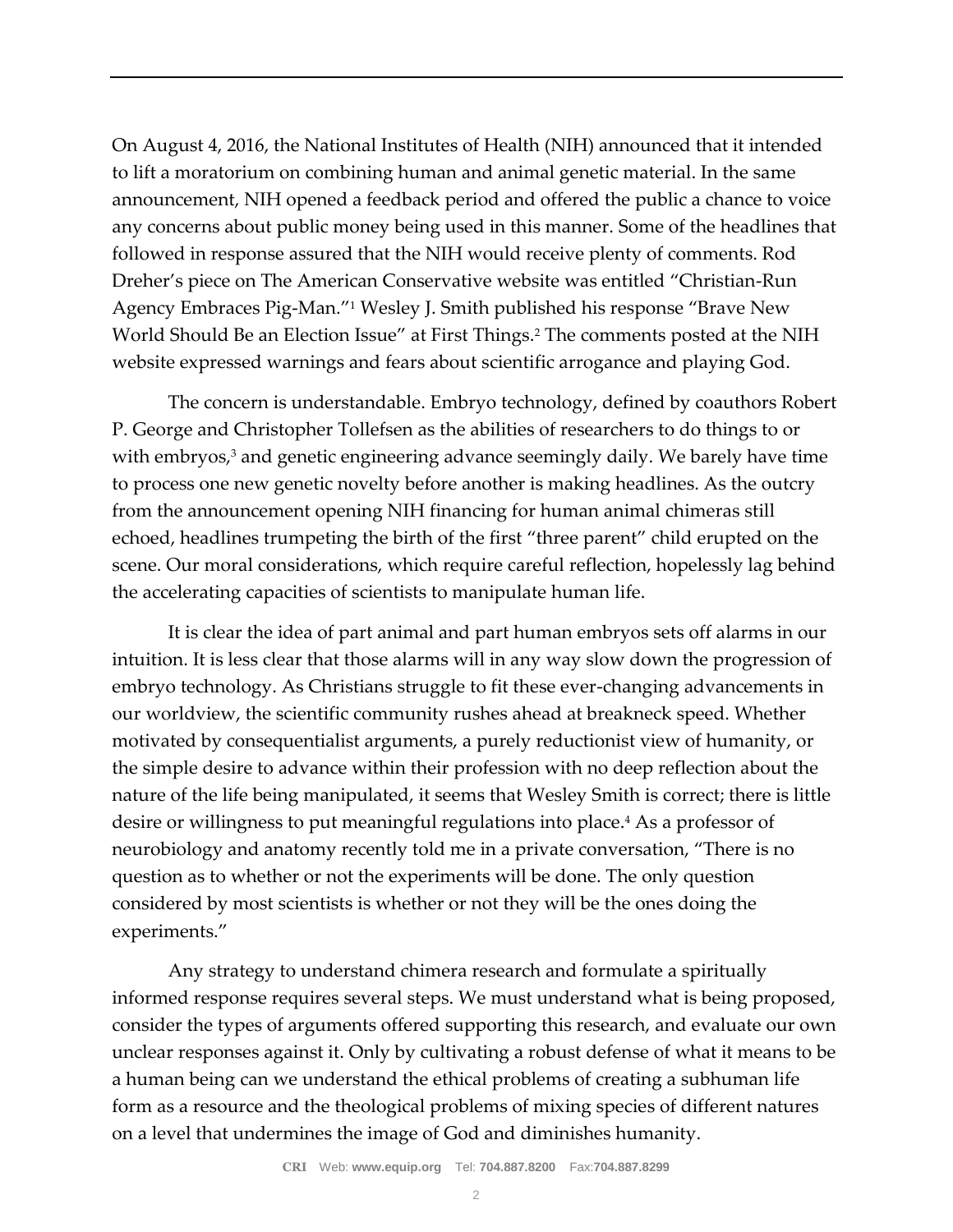### **WHAT IS CHIMERA RESEARCH?**

The types of chimera research under discussion fall into two categories based on a definition provided in International Society for Stem Cell Research's (ISSCR) Guidelines for Stem Cell Research and Clinical Translation.<sup>5</sup> "Interspecies chimeras are those animals containing extensive and integrated cellular contributions from another species…(a) those formed at the earliest stages of development if there is capacity for widespread chimerism, and (b) those formed later but contributing a significant degree of chimerism to the central nervous system and/or germline."

Put more simply, the first type of interspecies chimera involves introducing pluripotent stem cells (cells that are capable of maturing into any other type of cell) from either human embryos or induced pluripotent stem cells into a nonhuman animal like a pig before the pig embryo reaches the stage where its cells begin to specialize. The pluripotency of human stem cells, their ability to become anything during cell specialization, allows the human genetic material to mix with the animal's material. This produces a nonhuman animal with partially human organs, opening new possibilities in areas such as organ transplants. Researchers can create animals with enough human genetic composition to be maximally useful for both study and tissue donation.

The second type is primarily postcellular specialization. Human genetic material and stem cells are introduced into specific areas of the developing nonhuman embryo, such as the nervous system or reproductive system. An example is introducing human brain cells into mice for the purposes of better understanding and treating numerous types of illnesses and abnormalities. A greater percentage of human brain cells in the mouse's brain structure yields greater benefits from using this chimeric animal as a resource for the advancement of treatment.

#### **What Is Being Proposed?**

The NIH proposes lifting a moratorium on granting federal funds for the purposes of promoting chimera research.<sup>6</sup> Chimera research is not illegal but is currently pursued through private revenue streams or state money. What this proposal changes is the availability of federal funding. The question at hand isn't whether this research should happen at all; indeed, the recent production of a three-parent embryo by a team of scientists that left the United States, where it is a banned procedure, and flew to Mexico, where it is not, demonstrates that such control isn't realistically possible.<sup>7</sup> The question is whether federal money can be directed toward funding chimera research. The federal government has the capacity to grant larger sums of money than privately held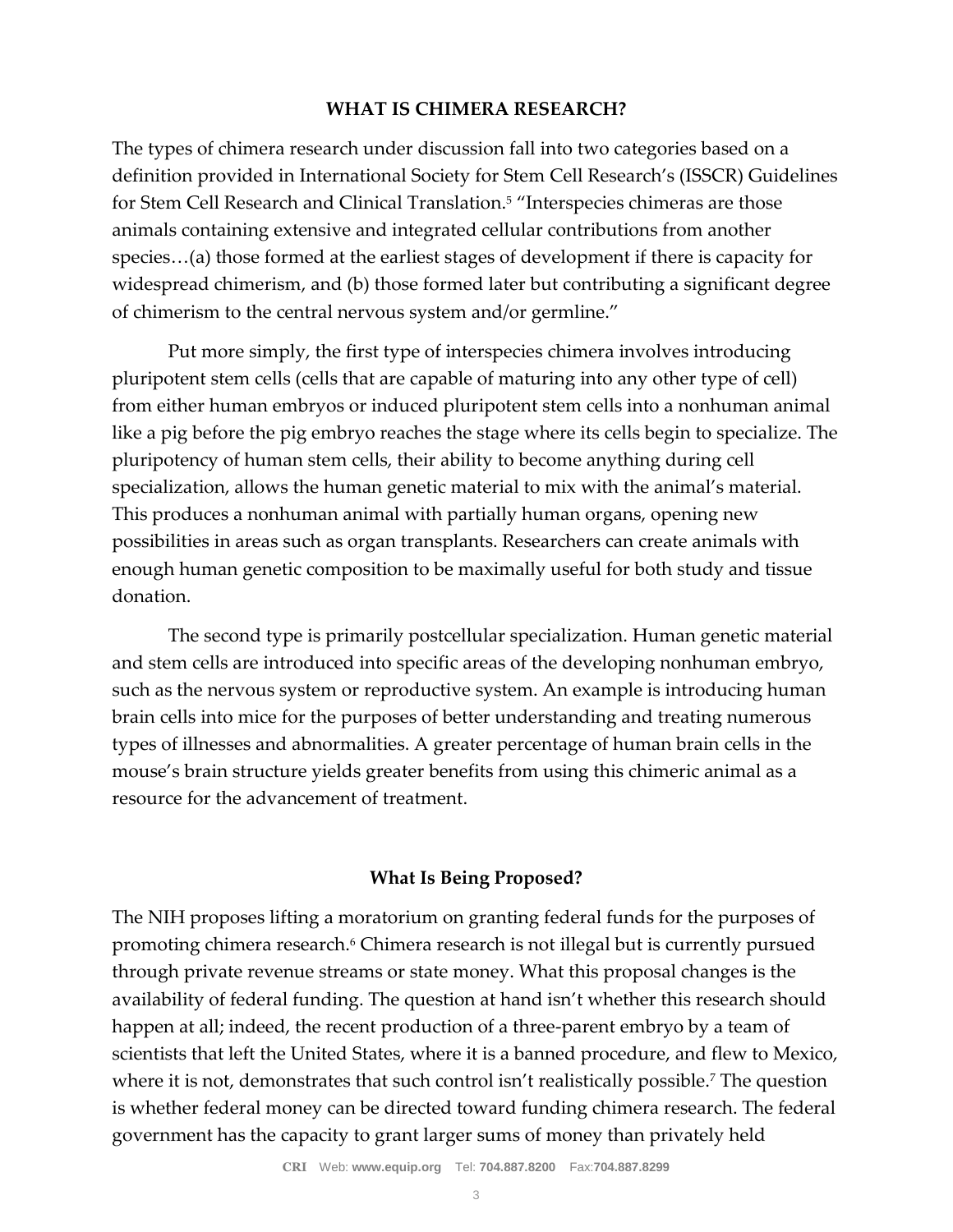companies and states. These grants don't simply allow current research to progress but encourage scientists to pursue these lines of study. Researchers follow financial incentive.

The funding includes restrictions. The NIH made it clear that nonhuman primate research is off the table. The guidelines require oversight in order to assure that nonhuman animals produced for the purposes of research do not develop beyond control. ISSCR also suggests rigorous establishments of baselines to make it possible to detect immediately any divergence from normal behavior on the part of test subjects.

Attempts to provide safeguards are not new. In her 2008 book, Agneta Sutton shares the guidelines established by one research facility at Stanford University run by professor Irving Weissman. If any chimera mouse injected with human brain cells began to exhibit behavior interpreted as less mouse and more human, then the mouse line in question was to be terminated.<sup>8</sup> This appears to betray a deep moral confusion that will be addressed in more detail below. At this point, at least, the NIH and ISSCR still seem to understand the entire enterprise is fraught with danger.

## **UNDERSTANDING ARGUMENTS IN SUPPORT OF CHIMERA RESEARCH**

If the NIH knows this line of research holds inherent risks, then what is the ethical justification for proceeding? The arguments offered in the previously mentioned ISSCR guidelines beg the question as to the identity of the embryonic human. They don't argue that the embryo is less than a full member of the human family; they merely assert this to be so by defining the embryo as a lesser thing. They offer a hodgepodge of developmental justifications that have been addressed and answered elsewhere without further argument or explanation as to why so-called preimplantation embryos are not a life form we should refrain from exploiting as a resource.

These assumptions come packaged within sincerely expressed desires to provide patients with the most effective treatment possible. Everything sounds reasonably grounded in genuine compassion, but there doesn't seem to be an explanation for why the embryonic human lives being used in this research don't deserve the best from their fellow humans as well. As the previously mentioned professor of neurobiology told me, they operate from the assumption that their view is obviously true to any reasonable person and they needn't bother to argue for it at all.

# **The End Justifies the Means**

Other supporters of this line of research offered comments on the NIH website from purely consequentialist or utilitarian positions. The good produced by this research on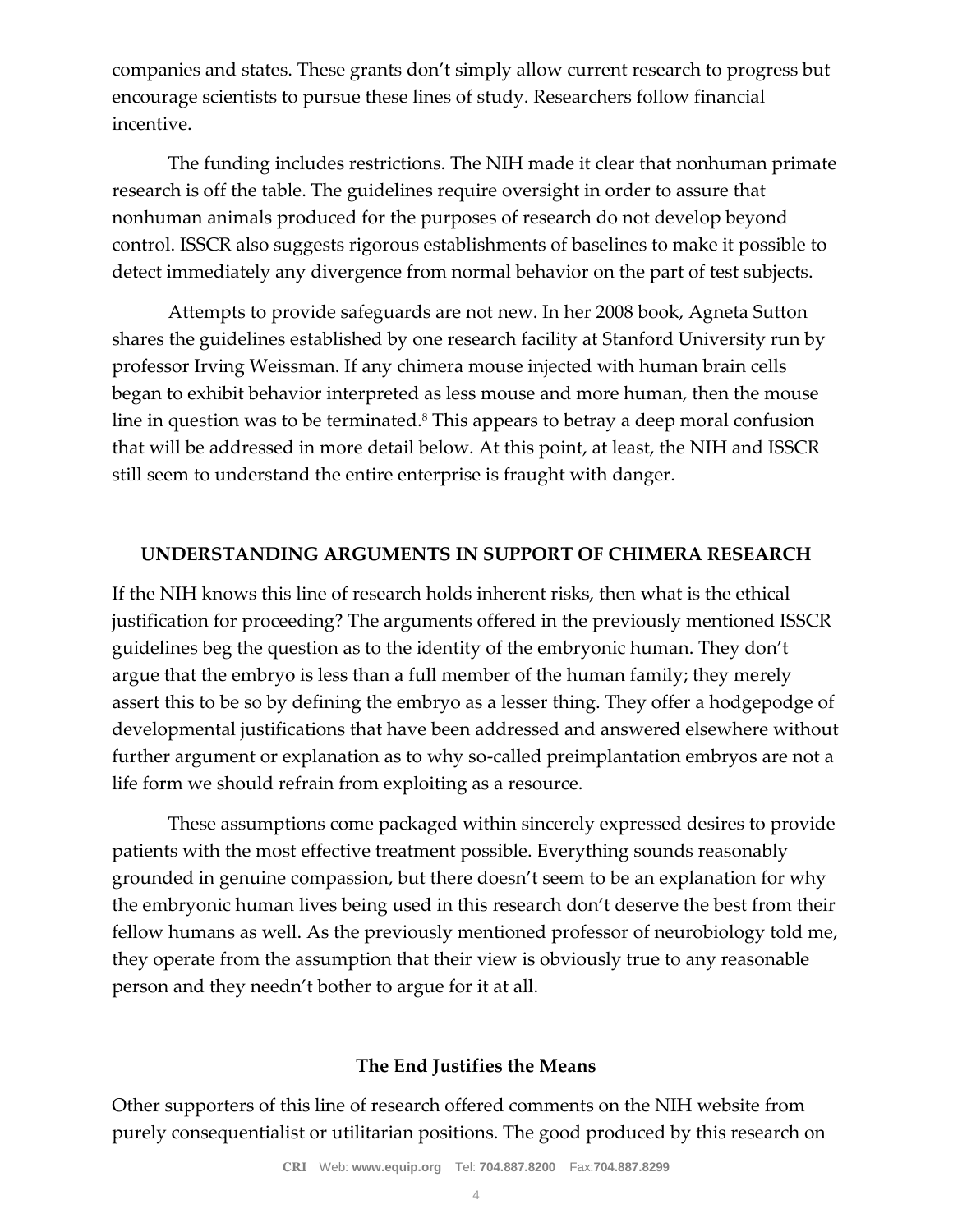balance with the bad that currently exists in the form of untreatable ailments makes the research itself morally correct. The right or wrong of an action is determined by the outcome. This reasoning goes beyond merely saying chimera research is licit, not forbidden by law, but that the research is the right thing to do.

Therein lies the problem. The so-called properly balanced interest or happiness producing calculations can take an action clear thinking people know is wrong and make it a good action based on the payoff. We conceivably could torture innocent children to uncover a terrorism plot or push an innocent fat man in front of the trolley to save four people tied to the tracks. Ungrounded consequentialism and utilitarianism may force us to argue that torturing children is a moral good, murder isn't murder, and that if creating subhuman life for the purpose of exploiting that life yields enough good, pleasure, or happiness, then that is what we must do. The question of the nature of the life created ultimately won't sway considerations in this view. As George and Tollefsen argue, "It treats the greater good, a mere aggregate of all the interests or pleasures or preferences of individuals, as the good of the supreme worth and value, and demands that nothing stand in the way of its pursuit. The utilitarian thus cannot believe, except as a convenient fiction, in human rights, or in actions that may never be done to people, regardless of the consequences."<sup>9</sup>

Lastly, some NIH commenters claimed that human beings aren't morally special but are merely animals. We shouldn't concern ourselves with whether some research undermines our humanity. The frailties of our biological humanity are exactly what need to be fixed. Substantially longer life spans, full limb regeneration, resistance to disease, and any other new capacities we can introduce to our common existence through the integration of man and technology  $-$  whether that technology is mechanical or biological — is a good thing.

## **PROBLEMATIC ARGUMENT AGAINST CHIMERAS**

It is understandable why people feel something deeply unnatural is being done. This explains why the open comments at the NIH on this issue were immediately and overwhelmingly decrying the fact we should not play God with human life. Playing God places us on dangerous ground. We lack divine omniscience and perfect wisdom. We cannot possibly predict how our meddling ultimately will play out for all of creation. This introduces an unacceptable potential for disaster that could be visited on both this generation and all of those that follow. I agree with this in principle.

The problem with this objection is that the concept of playing God is poorly defined. What amounts to playing God? How much are we allowed to tinker? For example, I don't personally know anyone who morally objects to prescription eyewear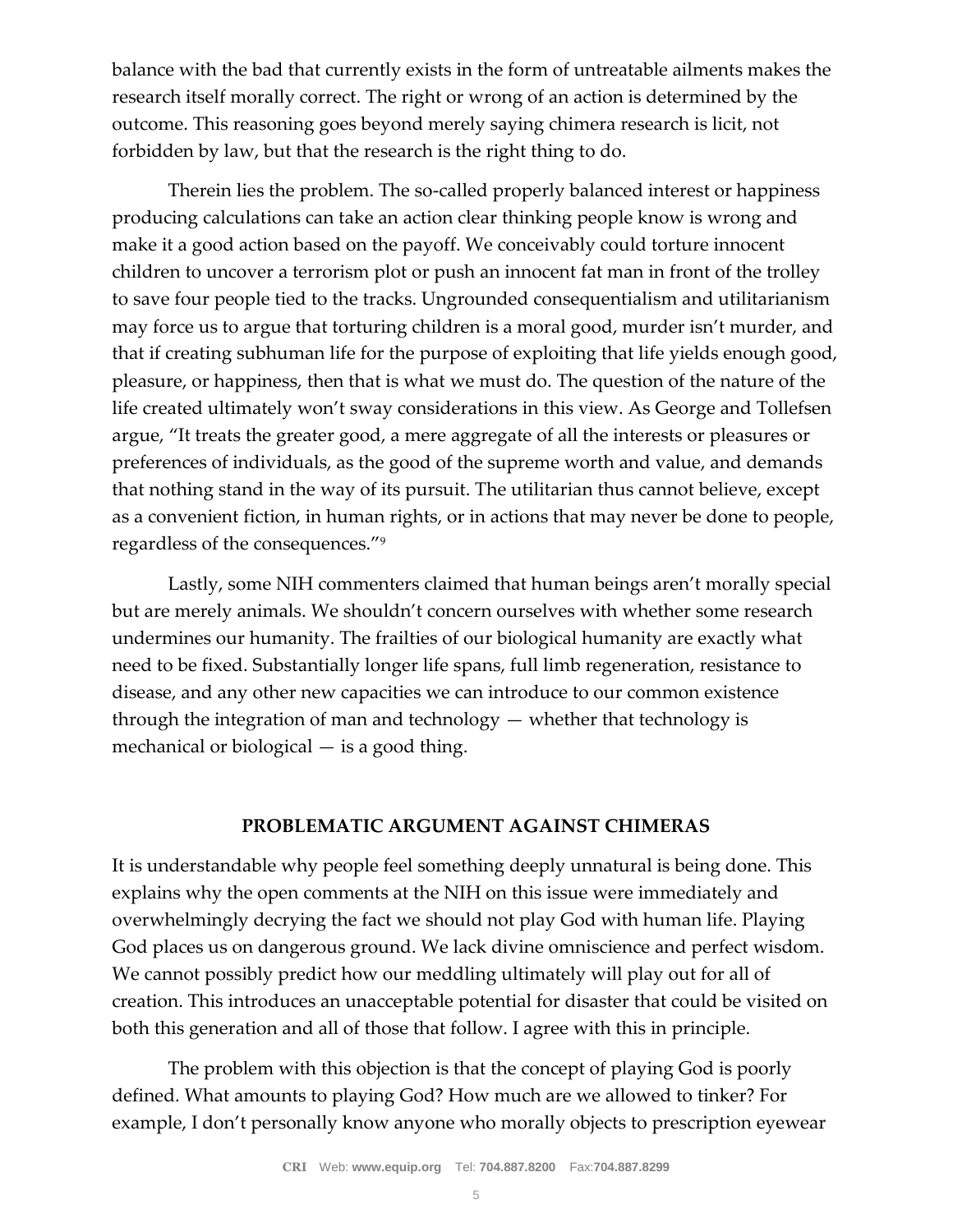or corrective eye surgery. There are still some ethical deliberations over the propriety of organ transplants, but most of these center on the timing of extracting healthy organs rather than on the unnaturalness of the act itself. I've yet to see any of my Christian friends object to videos showing patients with hearing loss having cochlear implants turned on for the first time on the grounds this is playing God by merging the biological and technological in order to cure deafness.

#### **Where Is the Line Drawn?**

It isn't even clear that this objection extends into the mixture of animal and human material. Animal heart valves have been used for years as replacements for defective human heart valves. Is this playing God? Human cancers introduced into animal populations in order to advance effective treatment do not elicit cries of playing God from those of us who have watched a family member or friend battle cancer and survive.

Also, there are the cases where we clearly alter the genes of an organism to produce specific human proteins for the treatment of chronic medical conditions. My Type 1 diabetic daughter receives continuous doses of insulin every day. That is possible because scientists genetically altered an *E. coli* bacterium by removing a portion of the protein strand of its DNA and replacing it with a compatible segment of a strand from a human being that turns these bacteria into patented organisms that produce massive amounts of human insulin as they multiply. Similar treatments are produced for other medical conditions. Transgenic animals have been created in order to produce human proteins in their milk that are used to treat blood clotting, cancers, burns, and infertility. Is this playing God? We create and patent new bacterial organisms while modifying more complex animals to serve a therapeutic purpose through the mixture of human and nonhuman genetic material, and I for one am grateful that we do. Gathering the human genetic material doesn't destroy any human life, the animals and organisms remain unquestionably nonhuman by nature, and my daughter gets to continue to live as normal a life as possible with a medical condition that was a death sentence a hundred years ago.

This is precisely the problem with the idea of playing God. A clear definition of what we mean by that doesn't exist, so we risk being guilty of moving the goal posts. Simply claiming it is playing God, as easily as we sense intuitively the wrongness of some of these actions, fails to provide any clear understanding for those we wish to convince.

#### **WHAT ARE WE?**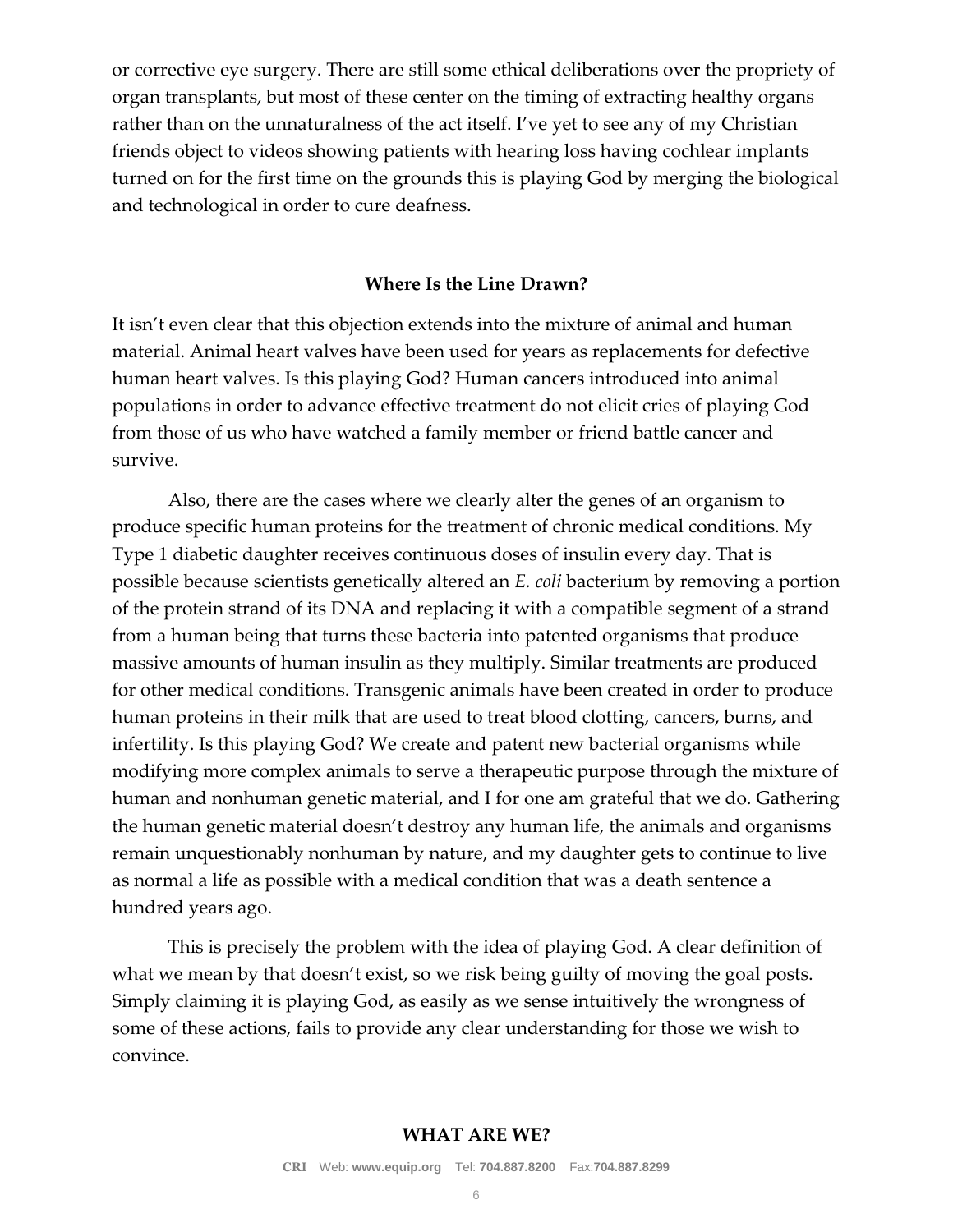We need to be able to answer the question, "What are we?" Our claim is human beings are the kind of things by nature that ought not to be diminished through genetic mixture with other animals. We are different in kind from all other animals, and this difference commands certain obligations, duties, and even accountability from our fellow human beings. This view theologically comports with our belief in the *imago Dei*, understanding humans are the image bearers of God set apart within creation by the Creator Himself, who made animals distinct and appears to desire they remain so.<sup>10</sup> It makes philosophical sense of our intuitions of natural law that suggest there is a way we ought to be and there are goods we ought to pursue. We have a dignity that is not granted by the Constitution or attributed to us by philosophers but exists pregovernmentally and pre-Constitutionally. This is knowledge open to all on rational reflection.

Contrary to consequentialist/utilitarian considerations that evaluate events by outcomes, this claims the right or wrong of the action is determined by the nature of the agent acting and the nature of the object receiving the action. It also counters the reductionist view of humanity, which sees all organisms as merely biological material and introduces the Kantian idea that human beings, properly understood, are ends and ought never to be treated as means to another's ends. Nascent human life should not be exploited as a resource to benefit others. Insomuch as this research encourages the destruction of embryonic humans to benefit others, it is wrong.

#### **WHAT ARE THEY?**

These natural human obligations and duties appear to be exactly what chimeric research aims to avoid. We endeavor to create something as close to human as possible to which other human beings have no discernible accountability. This is an illegitimate goal. Researchers pursue the creation of something so much like a human being that it is maximally useful as a material resource, but just subhuman enough that they can do anything they want to it. The entire enterprise is beset with philosophical and ethical confusion.

I mentioned earlier three particular directives that betray the confused reflections surrounding this issue: NIH's continued restrictions on using nonhuman primates, ISSCR's strong warning about establishing baselines for animal behavior, and Weissman's mice rules. Let's look at the directive to destroy any mice that begin to exhibit nonmouse behaviors as reported by Sutton. The point of this experiment is to maximize human biological brain material and function in mice through genetic mixture. Why would we want to destroy them if this line of research serves a greater good or if there is no meaningful difference between humans and other animals? The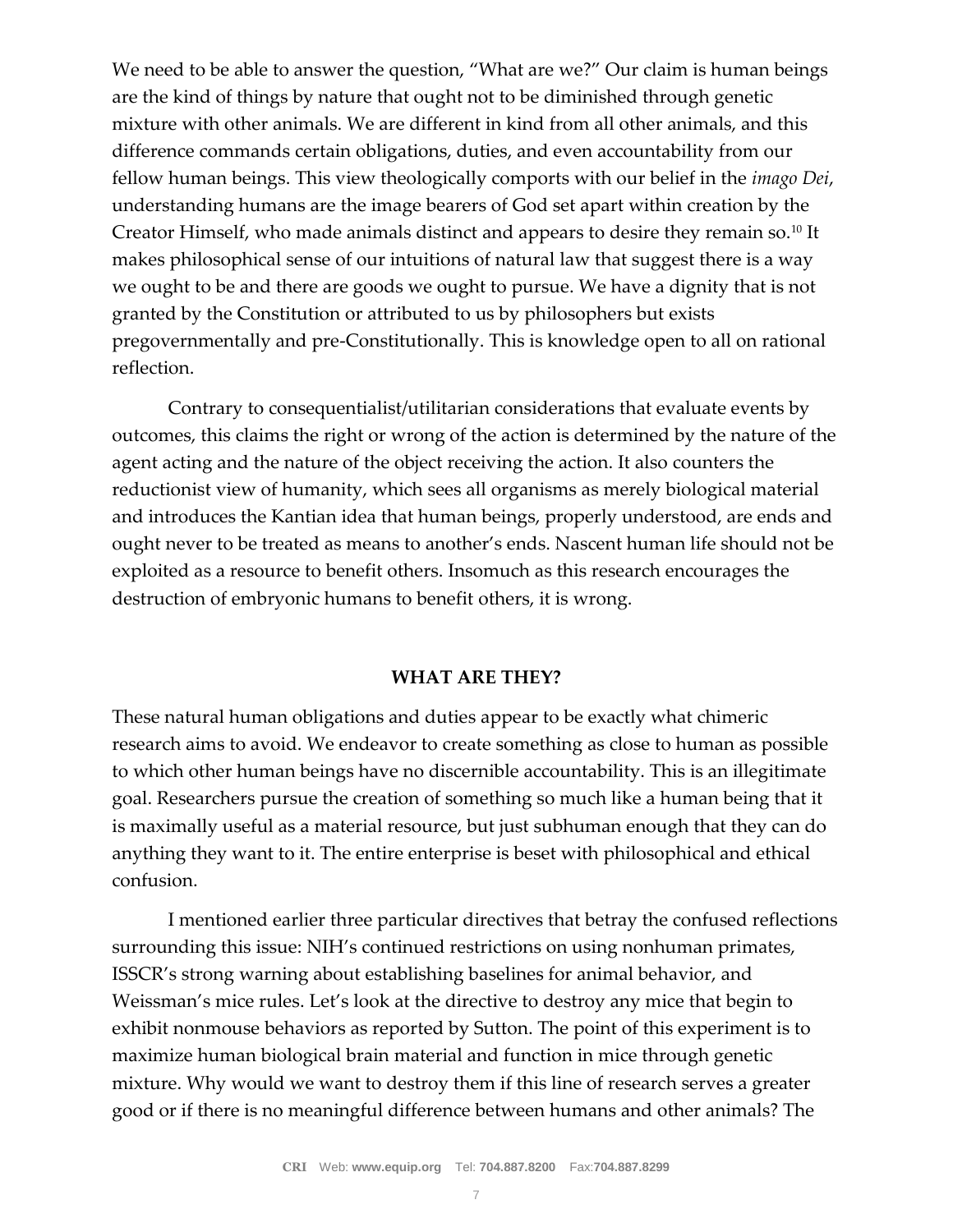fear appears to be that the new organism in question may understand itself less as an unusually intelligent mouse and more as a diminished human trapped in an animal's body.

### **Human Beings**

This line of thinking requires an understanding of humanity rooted in the theological or natural law definitions of natures offered above. Human beings are different than other animals by nature. There are capacities to which human beings are ordered that are natural to them whether or not they are immediately practicable. If some capacity is frustrated through illness or developmental issues, we understand the absence of that capacity as a privation. We properly sense a loss when someone cannot hear, see, or make full use of the normal human rational capacities. No person that has capacities frustrated is less than fully human, but we understand that restoring hearing to an individual through cochlear implants helps another member of the human family more fully enjoy the human experience.

It may be that we create a subhuman form of life that is perpetually frustrated and incomplete. In the ultimate extension of the moral hubris of this type of project, the moment we realize we have done exactly what we set out to  $do -$  create a subhuman form of life very close to us in nature for the purpose of exploitation — we mandate their immediate eradication as punishment for the crime of being too like us. This explains why the research is forbidden on nonhuman primates. They are already too close to us in nature. The risk of the human expression dominating the life form is far too great to leave it to chance.

#### **BRAVE NEW WORLD**

This is the danger. We don't understand the nature of the new lives being created. That won't stop us, though. The promises of treatments and cures are too great, and our collective will to make a case for a rigorous understanding of what it means to be a human being appears to be lacking.

The chair of the ethics committee of the ISSCR is Jonathan Kimmelman. His past work indicates that he takes seriously the need to reflect on how the biological sciences are advancing, the need for public input, and even meaningful restrictions. In a 2002 article, he wrote, "Democratic participation in scientific governance would, of course, slow discovery and innovation somewhat. But this seems a small price to pay for replacing technologies that overpower our social and ethical commitments with ones that actually empower them."11